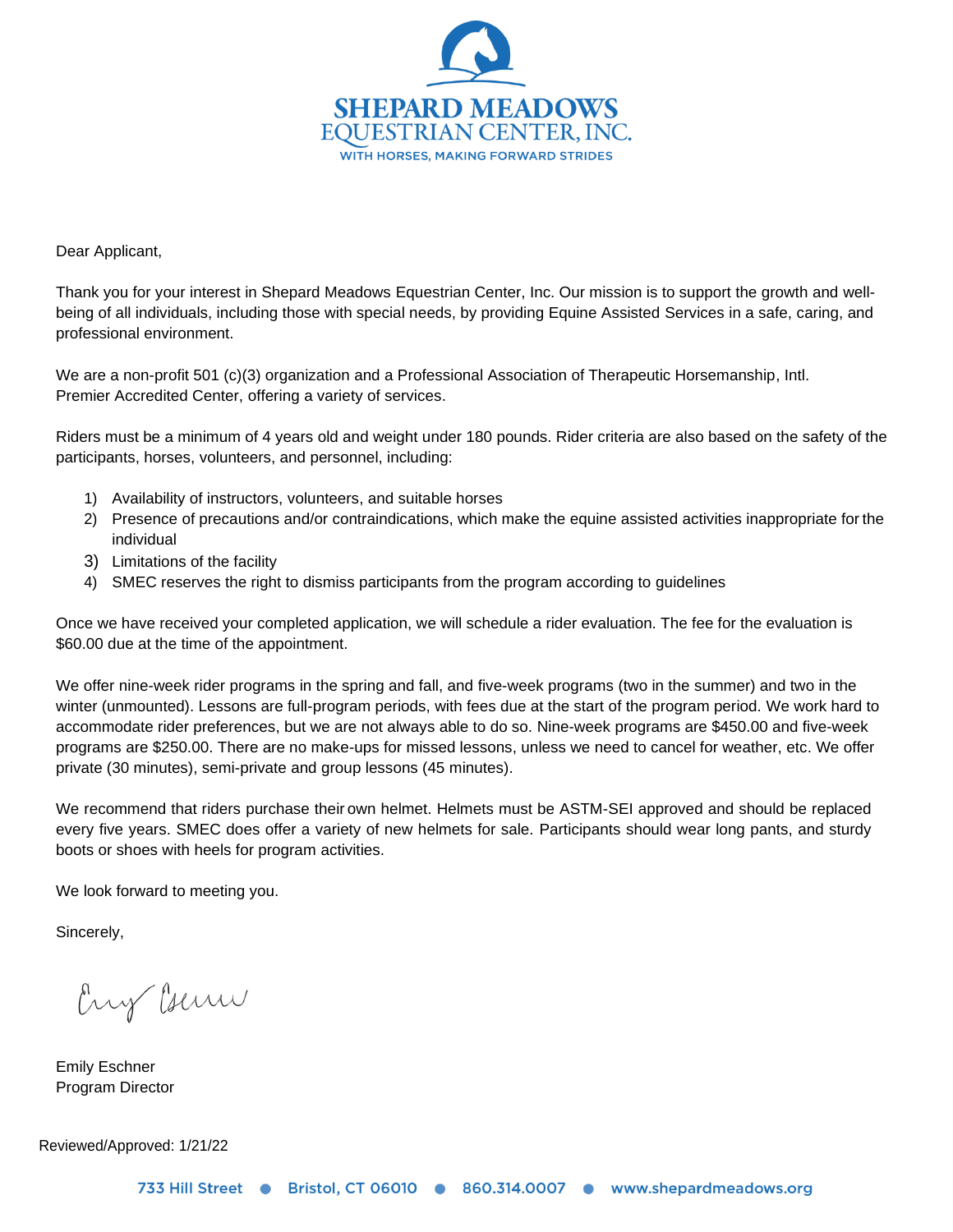

# **PARTICIPANT REGISTRATION AND RELEASE FORM**

| Date: __________________                                                         |  |  |  |
|----------------------------------------------------------------------------------|--|--|--|
|                                                                                  |  |  |  |
| Date of Birth: ____/____/_____ Weight: ___________________Height: ______________ |  |  |  |
|                                                                                  |  |  |  |
|                                                                                  |  |  |  |
|                                                                                  |  |  |  |
|                                                                                  |  |  |  |
|                                                                                  |  |  |  |
|                                                                                  |  |  |  |
|                                                                                  |  |  |  |
|                                                                                  |  |  |  |
| <b>AUTHORIZATION FOR EMERGENCY TREATMENT FOR PARTICIPANTS</b>                    |  |  |  |

Intheeventemergency medical aid/treatment is required due to illness or injury while being on the property of the agency, I authorize Shepard Meadows to: secure and retain medical treatment and transportation, and if needed release records upon request to the authorized individual or agency involved in the medical emergency treatment.

In case of Emergency, contact: example and the control of Phone Phone Phone Phone Phone Phone Phone Phone Phone Phone Phone Phone Phone Phone Phone Phone Phone Phone Phone Phone Phone Phone Phone Phone Phone Phone Phone Ph Physician'sName : \_\_\_\_\_\_\_\_\_\_\_\_\_\_\_\_\_\_\_\_\_\_\_\_\_\_\_\_\_\_\_\_\_\_\_\_\_\_\_\_\_\_\_\_\_\_ Phone\_\_\_\_\_\_\_\_\_\_\_\_\_\_\_\_\_\_\_\_\_\_\_\_\_\_\_\_

CONSENTPLAN (tobe invoked if yourEmergency Contact cannot bereached.) I giveconsentforemergency medical treatment/aid (includingx-ray, surgery, hospitalization, medication, and any treatment procedure deemed "lifesaving" by the physician) in the event of illness or injury while on the property of the agency. \*

Date: Consent Signature(s):

Participant, Parent or Legal Guardian if Participant is under 18 years of age

• IFYOUCHOOSENON-CONSENTFOREMERGENCYMEDICALTREATMENT/AIDINTHEEVENTOFILLNESSORINJURY WHILEONTHEPROPERTYOFTHEAGENCY, PLEASEREQUESTANON-CONSENTFORM,WHICHREQUIRES NOTARIZATION.

Reviewed/Approved: 1/21/22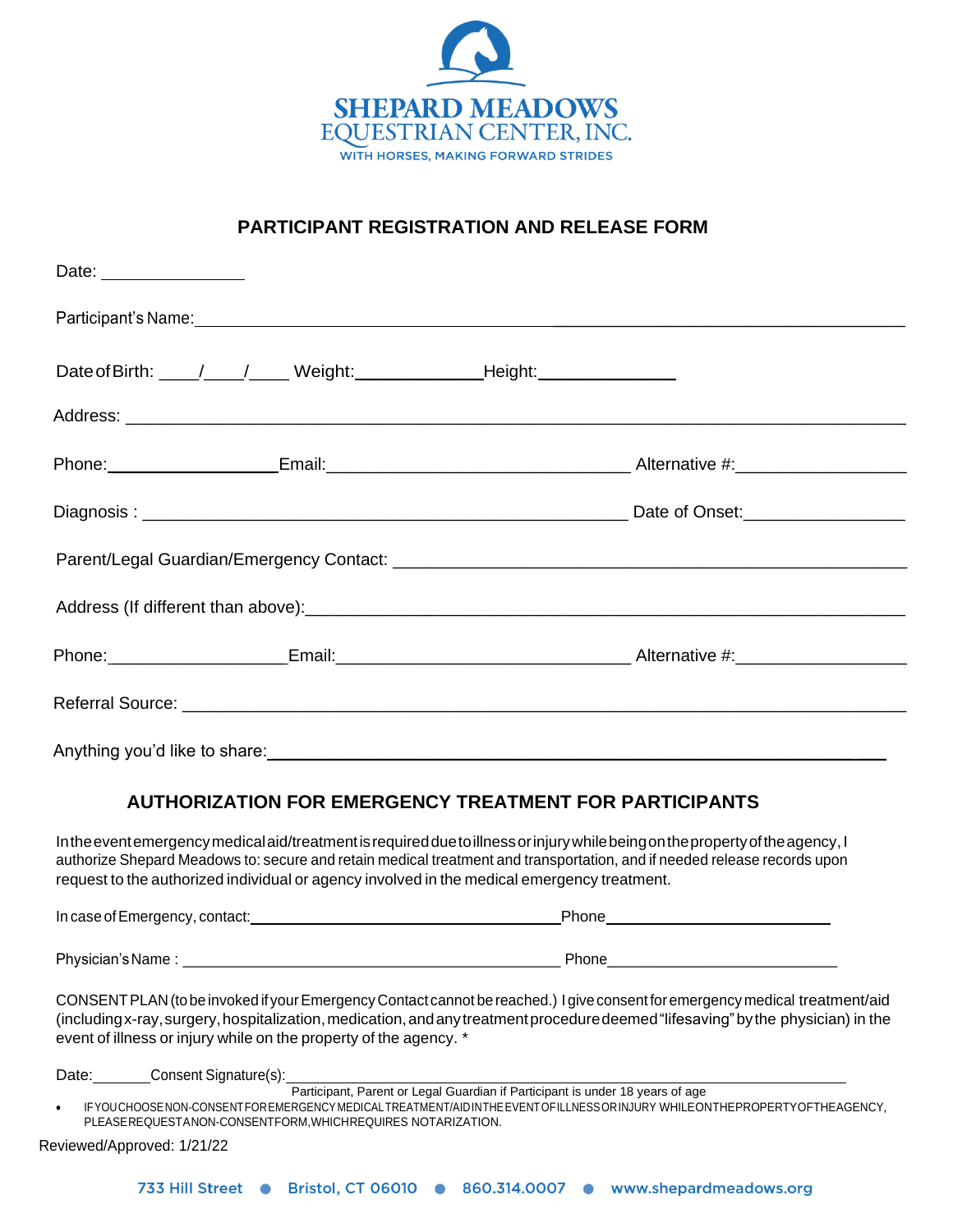

## **PHOTO & PUBLICITY RELEASE**

Please Circle: I DO

I DO NOT

Consent to and authorize the use and reproduction by Shepard Meadows Equestrian Center of any and all photographs and any other audio/visual materials taken of me for promotional material, educational activities, exhibitions or for any other use for the benefit of the program.

Signature: \_\_\_\_\_\_\_\_\_\_\_\_\_\_\_\_\_\_\_\_\_\_\_\_\_\_\_\_\_\_\_\_\_\_\_\_\_ Date: \_\_\_\_\_\_\_\_\_\_\_\_\_\_\_

Participant, Parent or Legal Guardian if Participant is under 18 years of age

**LIABILITY RELEASE:** I acknowledge the risks and potential risks associated with horseback riding and working with horses, including grievous bodily harm. Additionally, I acknowledge that the participation in **any** activity on the farm comes with the risk of injury, as well as potential exposure to communicable diseases (including, but not limited to COVID-19 and its variants). However, I feel the possible benefits to myself/my children/my ward(s) are greater than the risks assumed.

I hereby, intending to be legally bound for myself, my heirs and assigns, executors or administrators, waive and release forever all claims for damages against Shepard Meadows Equestrian Center, Inc., its Board of Directors, Volunteers, and/or Employees for any and all injuries (including, but not limited to, personal injury, disability, illness, and death) and/or losses I may sustain as a participant in any activity at Shepard Meadows Equestrian Center (aka SMTRC) from whatever cause, including but not limited to, the negligence of these related parties.

The undersigned acknowledges that he/she has read this Participant Registration & Liability Release form in its entirety; that he/she understands the terms of this release and has signed this release voluntarily and with full knowledge of the effects thereof.

DATE: \_\_\_\_\_\_\_\_\_\_\_\_\_\_\_\_\_\_ SIGNATURE: \_\_\_\_\_\_\_\_\_\_\_\_\_\_\_\_\_\_\_\_\_\_\_\_\_\_\_\_\_\_\_\_\_\_\_\_\_\_\_\_\_\_\_\_\_\_

**SIGN-UP FOR NEWSLETTERS AND EMAILS: \_\_\_\_\_\_\_\_ Yes \_\_\_\_\_\_\_\_\_ No**

Returncompletedformto:ShepardMeadowsEquestrianCenter,Inc., Bristol, CT, 06010, Tel.860-314-0007

Reviewed/Approved: 1/21/22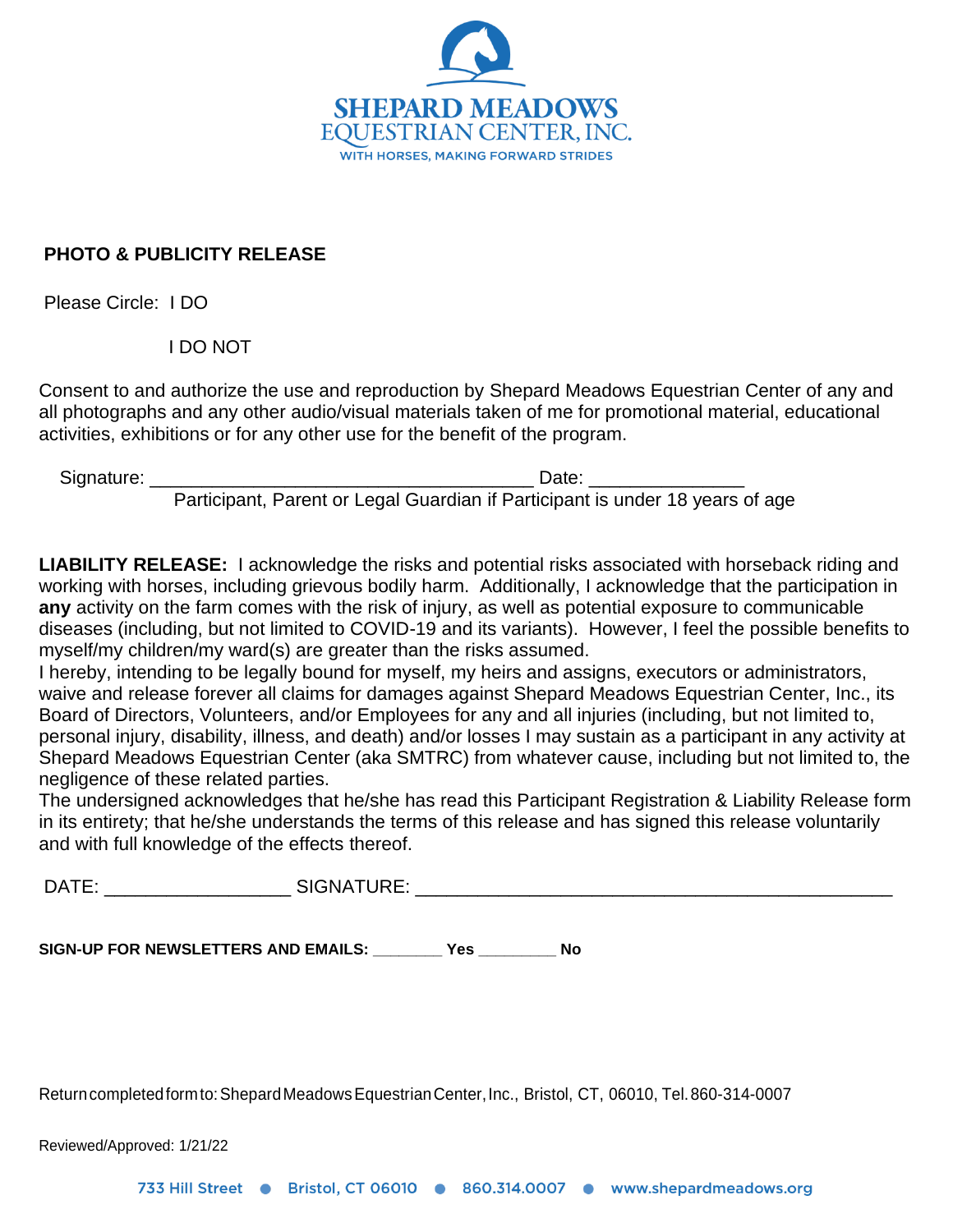

**Participant's Medical History & Physician's Statement**

*(This form is to be completed, signed & dated by the Physician)*

|                                                                | Participant: Weight: Weight: Weight: Weight: Weight: Weight: Weight: Weight: Weight: Weight: Weight: Weight: Weight: Weight: Weight: Weight: Weight: Weight: Weight: Weight: Weight: Weight: Weight: Weight: Weight: Weight: W                                                                                                                  |   |                                       |          |  |
|----------------------------------------------------------------|-------------------------------------------------------------------------------------------------------------------------------------------------------------------------------------------------------------------------------------------------------------------------------------------------------------------------------------------------|---|---------------------------------------|----------|--|
|                                                                |                                                                                                                                                                                                                                                                                                                                                 |   | _Phone: _____________________________ |          |  |
|                                                                | Diagnosis: <u>www.community.community.community.community.com</u><br>Date of Onset: <u>_________________________</u>                                                                                                                                                                                                                            |   |                                       |          |  |
|                                                                |                                                                                                                                                                                                                                                                                                                                                 |   |                                       |          |  |
|                                                                |                                                                                                                                                                                                                                                                                                                                                 |   |                                       |          |  |
|                                                                |                                                                                                                                                                                                                                                                                                                                                 |   |                                       |          |  |
|                                                                |                                                                                                                                                                                                                                                                                                                                                 |   |                                       |          |  |
|                                                                |                                                                                                                                                                                                                                                                                                                                                 |   |                                       |          |  |
|                                                                | Mobility: Independent Ambulation? Y N Assisted Ambulation? Y N Wheelchair? Y N                                                                                                                                                                                                                                                                  |   |                                       |          |  |
|                                                                | Braces/Assistive Devices: Note that the state of the state of the state of the state of the state of the state of the state of the state of the state of the state of the state of the state of the state of the state of the                                                                                                                   |   |                                       |          |  |
|                                                                | For those with Down's Syndrome: Atlanto/Axial-Dens Interval X-rays, date: _____________                                                                                                                                                                                                                                                         |   | Result: +                             |          |  |
| Neurological Symptoms of AtlantoAxial Instability: ___________ | Please indicate current or past special needs in the following systems/areas, including surgeries:                                                                                                                                                                                                                                              |   |                                       |          |  |
|                                                                |                                                                                                                                                                                                                                                                                                                                                 | N |                                       | Comments |  |
| Auditory                                                       |                                                                                                                                                                                                                                                                                                                                                 |   |                                       |          |  |
| Visual                                                         |                                                                                                                                                                                                                                                                                                                                                 |   |                                       |          |  |
| <b>Tactile Sensation</b>                                       |                                                                                                                                                                                                                                                                                                                                                 |   |                                       |          |  |
| Speech                                                         |                                                                                                                                                                                                                                                                                                                                                 |   |                                       |          |  |
| Cardiac                                                        |                                                                                                                                                                                                                                                                                                                                                 |   |                                       |          |  |
| Circulatory                                                    |                                                                                                                                                                                                                                                                                                                                                 |   |                                       |          |  |
| Integumentary/Skin                                             |                                                                                                                                                                                                                                                                                                                                                 |   |                                       |          |  |
| Immunity                                                       |                                                                                                                                                                                                                                                                                                                                                 |   |                                       |          |  |
| Pulmonary                                                      |                                                                                                                                                                                                                                                                                                                                                 |   |                                       |          |  |
| Neurological                                                   |                                                                                                                                                                                                                                                                                                                                                 |   |                                       |          |  |
| Muscular                                                       |                                                                                                                                                                                                                                                                                                                                                 |   |                                       |          |  |
| <b>Balance</b>                                                 |                                                                                                                                                                                                                                                                                                                                                 |   |                                       |          |  |
| Orthopedic                                                     |                                                                                                                                                                                                                                                                                                                                                 |   |                                       |          |  |
| Allergies                                                      |                                                                                                                                                                                                                                                                                                                                                 |   |                                       |          |  |
| Learning Disability                                            |                                                                                                                                                                                                                                                                                                                                                 |   |                                       |          |  |
| Cognitive                                                      |                                                                                                                                                                                                                                                                                                                                                 |   |                                       |          |  |
| Emotional/Psychological                                        |                                                                                                                                                                                                                                                                                                                                                 |   |                                       |          |  |
| Pain                                                           |                                                                                                                                                                                                                                                                                                                                                 |   |                                       |          |  |
| Other                                                          |                                                                                                                                                                                                                                                                                                                                                 |   |                                       |          |  |
|                                                                |                                                                                                                                                                                                                                                                                                                                                 |   |                                       |          |  |
| evaluation to determine eligibility for participation.         | Given the above diagnosis and medical information, this person is not medically precluded from participation in equine assisted activities. I understand that the PATH<br>center will weigh the medical information given against the existing precautions and contraindications. Therefore, I refer this person to the PATH center for ongoing |   |                                       |          |  |

| Name/Title:         | <b>JNPPAOther</b><br>MD |
|---------------------|-------------------------|
| Signature:          | Date                    |
| Address:            | Phone:                  |
| License/NPI Number: |                         |